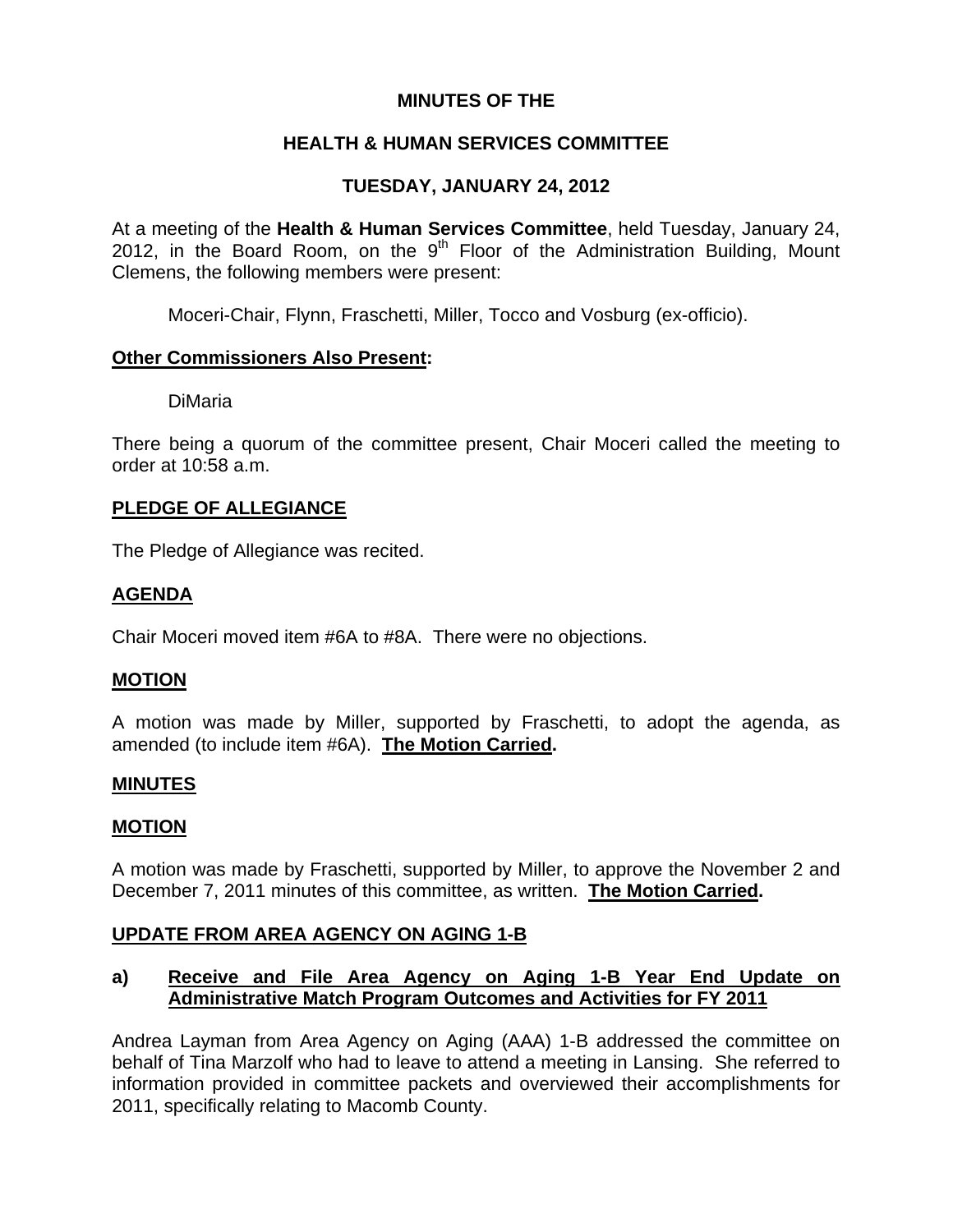## **MOTION**

A motion was made by Fraschetti, supported by Flynn, to receive and file the Area Agency on Aging 1-B year end update on administrative match program outcomes and activities for FY 2011. **The Motion Carried.** 

### **b) Receive and File Correspondence Dated December 22, 2011 from Area Agency on Aging 1-B Requesting Payment of \$13,782.50 to Support AAA 1-B Administrative Activities**

Chair Moceri reported the Finance Department did receive the bill from AAA 1-B and the check is in process.

### **MOTION**

A motion was made by Flynn, supported by Fraschetti, to receive and file correspondence dated December 22, 2011 from Area Agency on Aging 1-B requesting payment of \$13,782.50 to support AAA 1-B administrative activities. **The Motion Carried.** 

## **RECEIVE AND FILE MACOMB COUNTY MEDICAL EXAMINER'S OFFICE 2010 ANNUAL REPORT**

Chair Moceri indicated a representative was unable to attend today's committee meeting. She asked if there were any specific questions about the report that she could pass on to the Executive's Office. She pointed out some interesting statistics within the report.

Commissioner Flynn was interested in having a representative attend a future committee meeting. A topic of interest is to analyze other counties and how their caseload is operated in terms of how many examinations the medical examiner performs.

#### **MOTION**

A motion was made by Fraschetti, supported by Miller, to receive and file the Macomb County Medical Examiner's Office 2010 Annual Report. **The Motion Carried.**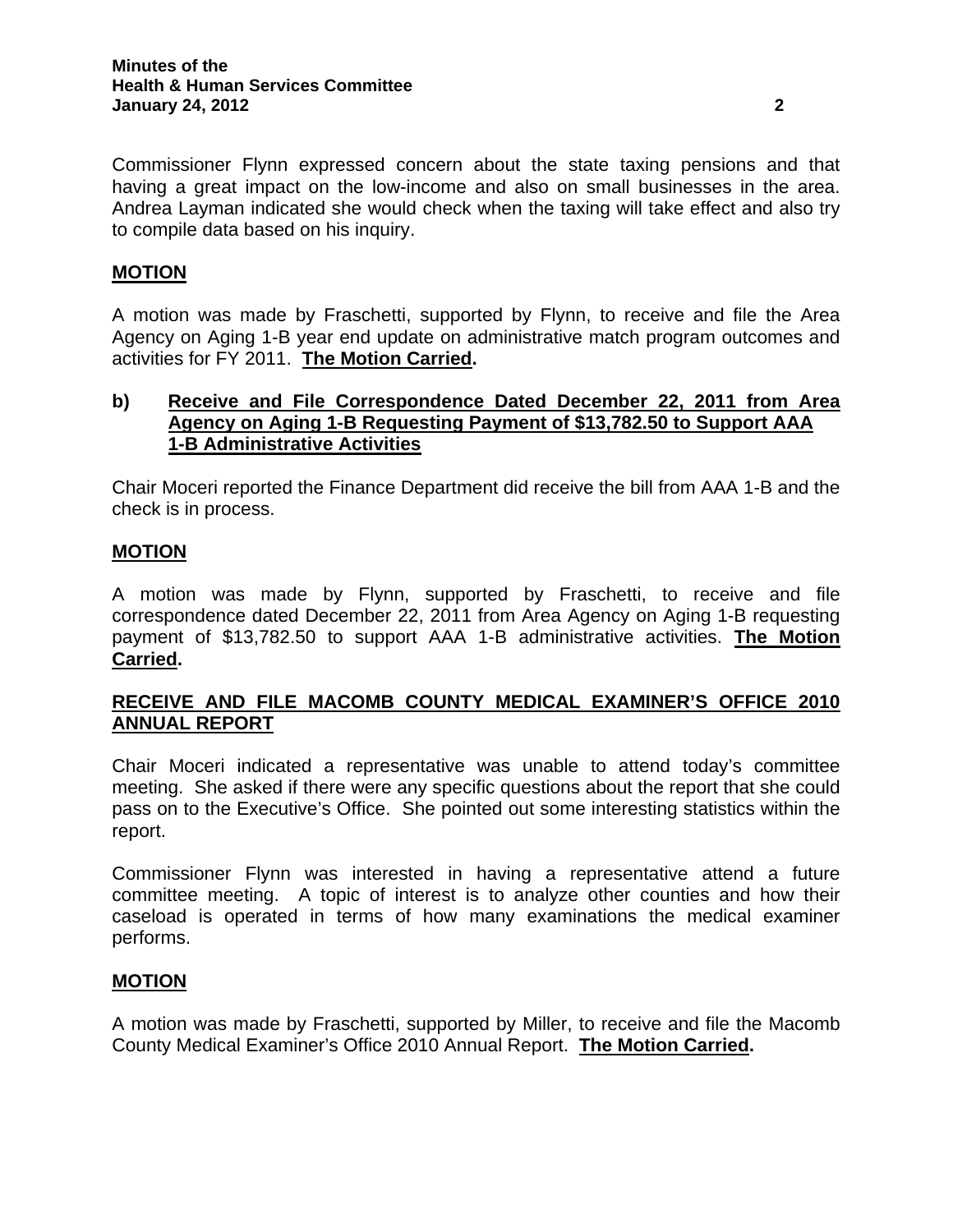# **VETERANS' SERVICES DEPARTMENT MONTHLY REPORT**

Kermit Harris overviewed his monthly report. He then spoke about two new initiatives being undertaken: 1) a new cooperative effort with the DHS and 2) the Veterans' Treatment Court. He reported the Vietnam Veterans of America traveling wall will be displayed on January  $30<sup>th</sup>$ . Lastly, he spoke in support of the upcoming Veterans' Millage that is up for renewal this year.

Chair Moceri noted Corporation Counsel is drafting the Veterans' Millage language and it should be coming before this committee next month. She then thanked Kermit Harris for including the minutes from the Veterans' Commission meetings in his monthly report.

Commissioner Fraschetti was curious if the Veterans' Services Department has adequate staffing levels. Kermit Harris said they have two positions they are looking to fill.

#### **MOTION**

A motion was made by Flynn, supported by Fraschetti, to receive and file the monthly status report for December 2011 as submitted by Kermit Harris, Director of Veterans' Services Department. **The Motion Carried.** 

#### **RECEIVE AND FILE VETERANS BROCHURE**

Attached to the final agenda was a colored copy of the flyer.

Chair Moceri informed commissioners that NACo launched a veterans network of care initiative and wondered if the Veterans' Services Department was interested in pursuing it.

## **MOTION**

A motion was made by Miller, supported by Fraschetti, to receive and file the veterans brochure. **The Motion Carried.** 

## **UPDATE ON UPCOMING CONFERENCE, "ALL ABOUT FOOD: FROM FARM TO FORK"**

Kathe Hale gave an update on the upcoming All About Food Conference and the variety of activities that will be offered. She spoke about the need to create and develop new farmer education programs. She expressed concern that the majority of local farmers' markets in Macomb County do not accept the Bridge card.